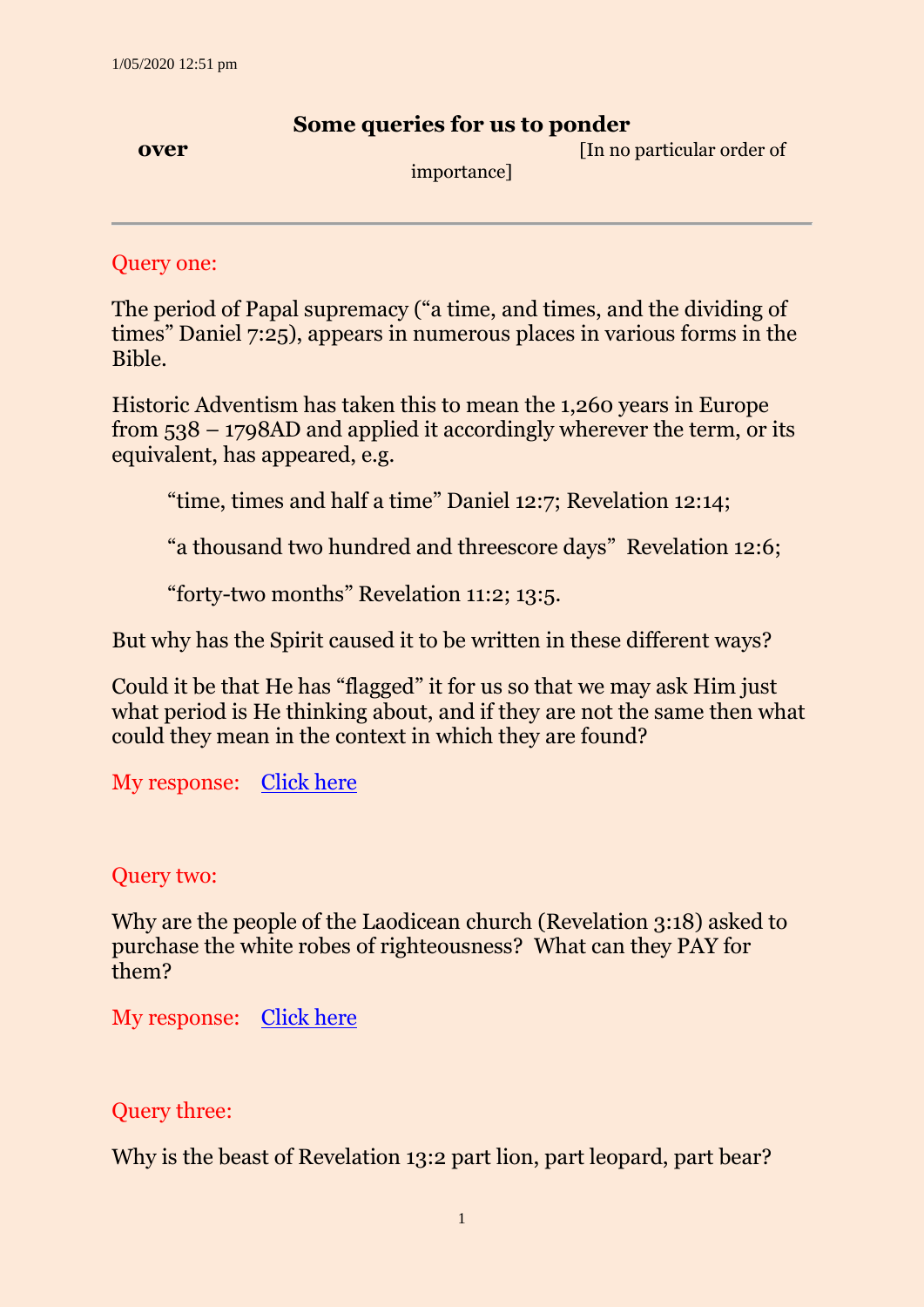## My response: [Click here for answer #1](http://ancient-sda.com/my_page/past_queries/beast_of_rev_13_mar_15.html)

Query four:

Why are there "*seven* crowns" on the **heads** of the beast in Revelation 12:3, and yet on the **horns of the beast** in 13:1 there are *ten*? Associated with these is the question as to why there are **NO crowns** on the beast either on the heads or the horns in Revelation 17:3?

My response: [Click here](http://ancient-sda.com/my_page/past_queries/crowns_on_beast_apr_15.html)

## Query five:

Why is the second beast of Revelation 13 (the dragon-speaking one who makes the "image") described as having "two horns like [pretending to be] a lamb" (they were ineffective ones in controlling the world, but they were there!), and why is it often called "the lamb-like beast" when it is clearly a dragon and not a lamb?

My response: [Click here](http://ancient-sda.com/my_page/past_queries/beasts_of_rev_13_more_jun_15.html)

## Query six:

Why, when there are **two** "beasts" in Revelation 13, and one of them makes a "copy (image)" of the other, do we not see that there are then *three* of them? The original, the second and then the copy? A past "has been", a present "ineffective" one, and the real future exposed one.

My response: [Click here](http://ancient-sda.com/my_page/past_queries/beast_third_rev_13_jul_15.html)

#### Query seven:

After progressing steadily through the history book of the future from Revelation chapter 6:1 to chapter 10 where the Son of God comes with the open book of Daniel (1840-44) and we are told that we must give another warning to the world (verse 11), why does The Revelation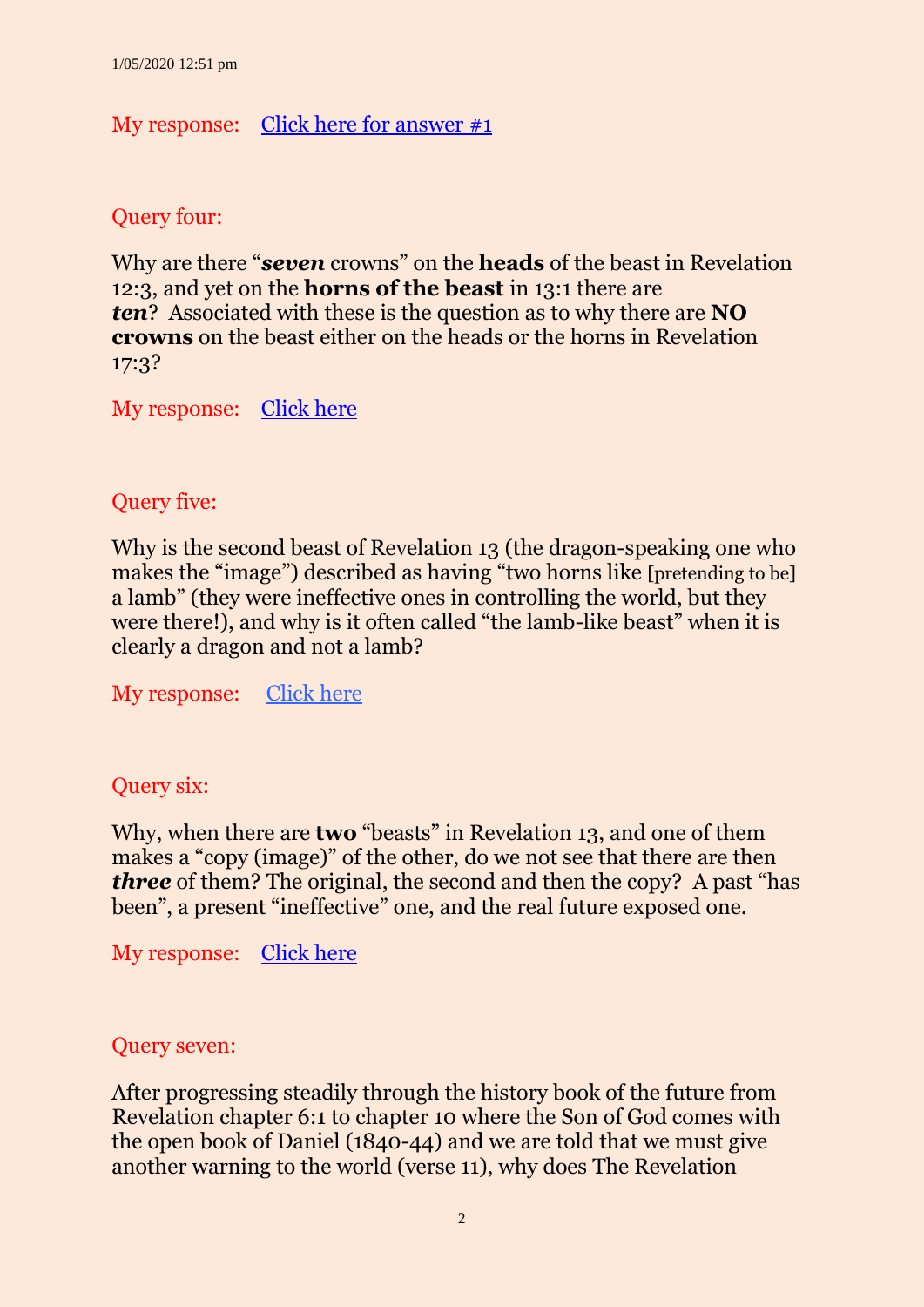suddenly go back in history in chapter 11 and describe the French Revolution of  $1793 - 1796$ , and then mention "the last trump" which heralds the Second Coming in verse 15?

We have been told that Revelation 12 starts a new line of prophecy.

"The line of prophecy in which these symbols are found [the beast, the image, the mark] *begins* with Revelation 12, with the dragon that sought to destroy Christ at His birth" (GC438). So this means that chapter 11 is *the END* of a line of prophecy. Maybe this will help?

My response: [Click here:](http://ancient-sda.com/my_page/past_queries/french_revolution_aug_15.html)

# Query eight:

When the Papacy arose in Europe it removed three of the ten horns (the nations of Europe) which were on the head of the beast at that time (about 508-538AD). They are described as being "plucked up by the roots" in Daniel 7:8 which means in gardening terms that they were totally removed from the scene.

Then, AFTER the Papacy had ruled for 1,260 years as a leg of iron from 538AD to 1798 we have two feet and ten toes containing the new ingredient, clay, as the last participants in world history. Daniel 2:42-44.

How then can we say that the ten "horns" of Daniel 7 which became SEVEN BEFORE the Papacy ruled, can be the same as the TEN toes which come AFTER its reign?

My response: [Click here](http://ancient-sda.com/my_page/past_queries/ten_horns_of_daniel_7_sep_2015.html)

## Query nine:

Why is Greece positioned in the statue of Daniel 2 over the belly AND THIGHS (where the division of the body begins)?

My response: [Click here](http://ancient-sda.com/my_page/past_queries/belly_thighs_oct_15.html)

Query ten: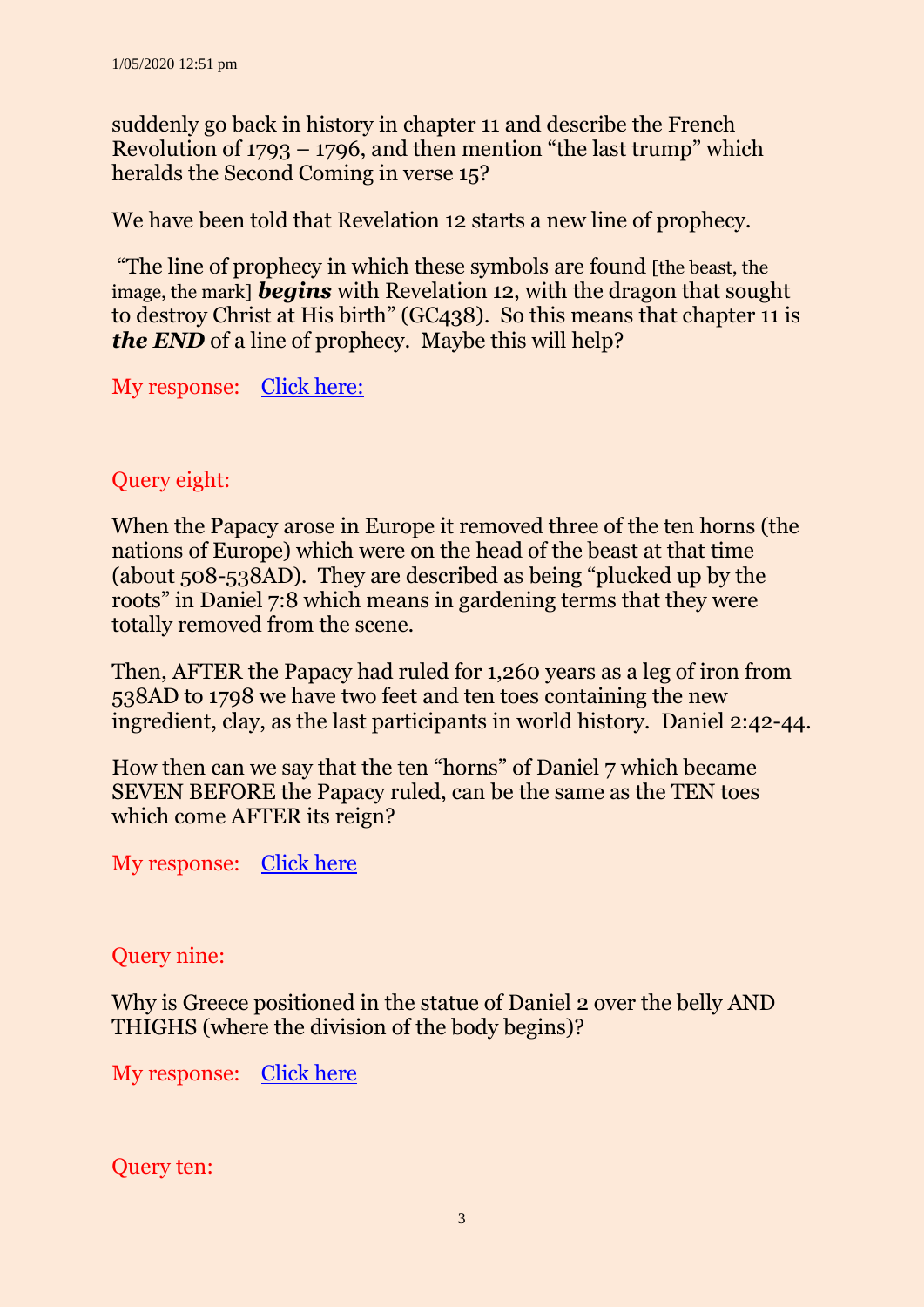In Revelation 12:6 the "woman" is said to flee into the wilderness (the places where few men dwell which were literally OUTSIDE of Europe) during the Papal dominancy, and stay there protected from the Roman Catholic system while being nourished by God.

But in 12:14 she is given extra speed (eagles' wings) during one of the alternative time periods where she is protected from the direct attack from Satan. Why? The provision of the "wings" should be a signal to us as an "extra", similar to the change in terminology of the period.

My response: [Click here](http://ancient-sda.com/my_page/past_queries/woman_who_fled_nov_2015.html)

## Query eleven:

Why do we NOT often talk about the **eighth** head of the beast which is mentioned in Revelation 17?

My response: [Click here](http://ancient-sda.com/my_page/past_queries/eighth_head_dec_2015.html)

## Query twelve:

Why do some among us continue to insist that we are forgiven and cleansed by the blood of the daily lamb being taken into the sanctuary when there is not one verse in the Bible which says this? Lamb's blood is NEVER taken into the sanctuary building.

My response: [Click here](http://ancient-sda.com/my_page/past_queries/lambs_blood_jan_16.html)

#### Query thirteen:

Why do we not talk more about the Passover lamb and its blood, for Christ is our *Passover* lamb? 1 Corinthians 5:7.

My response: [Click here](http://ancient-sda.com/my_page/past_queries/passover_ritual_feb_2016.html)

Query fourteen: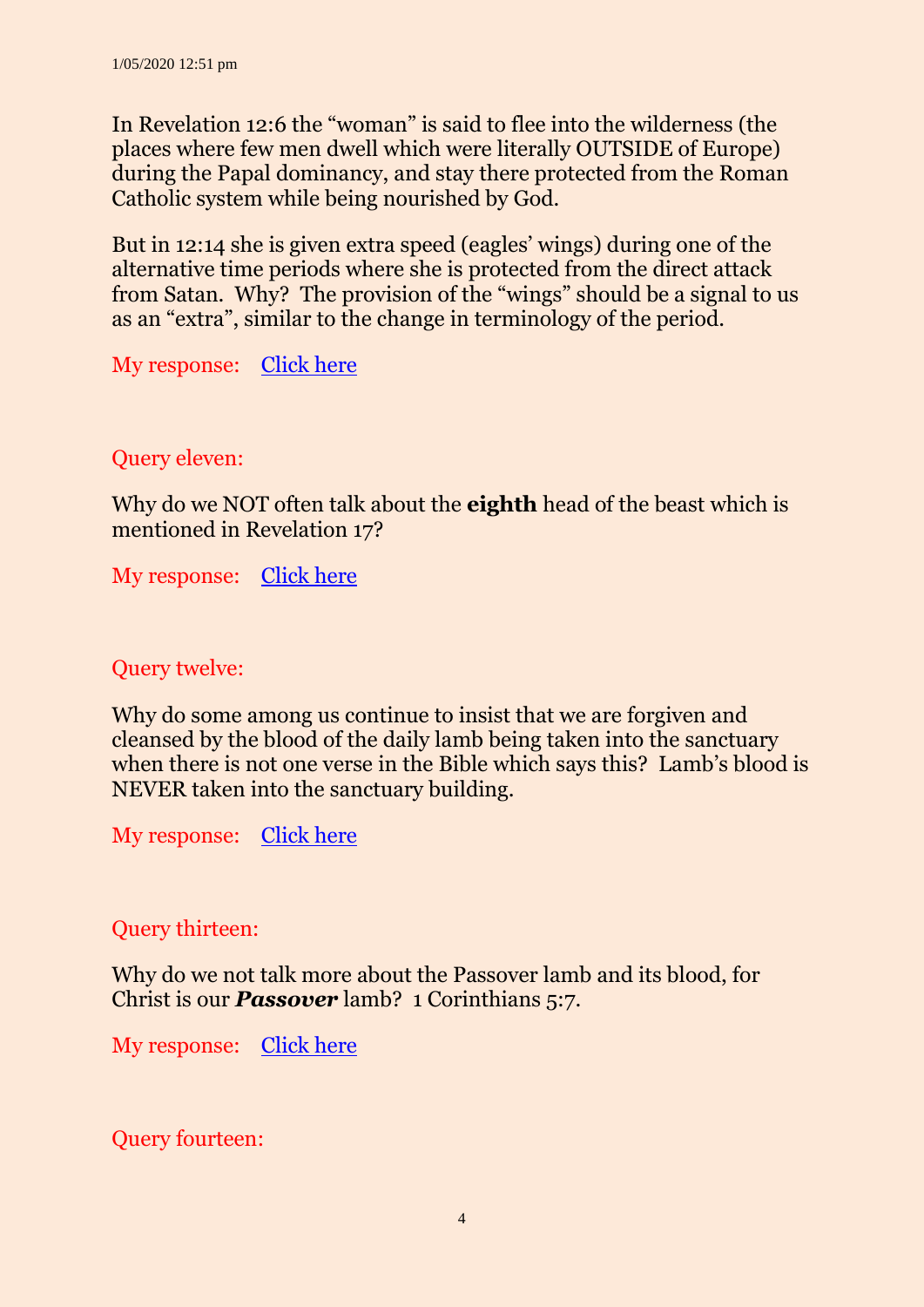Why are we taught that the words "I die daily" apply to the rebirth when nature and human biology clearly teach that we can only be born once, physically AND spiritually? "I die" is the OPPOSITE of "I live".

My response: [Click here](http://ancient-sda.com/my_page/past_queries/die_daily_mar_16.html)

Query fifteen:

Is there any distinction between "sinners" and "righteous" ones in the Bible?

My response: [Click here](http://ancient-sda.com/my_page/past_queries/saints_and_sinners_apr_16.html)

Query sixteen:

Why is there a sanctuary/temple in heaven? There is no blood (death) there!!

My response: [Click here](http://ancient-sda.com/my_page/past_queries/sanctuary_in_heaven_may_16.html)

## Query seventeen:

How can Christ be said to have died "from the foundation of the world" (Revelation 13:8) when He died at Calvary 4,000 years later (give or take a few)?

My response: [Click here](http://ancient-sda.com/my_page/past_queries/death_of_christ_jun_16.html)

## Query eighteen:

Why have men invented the idea of an "invisible church" when there is no such term in the Bible?

My response: [Click here](http://ancient-sda.com/my_page/past_queries/invisible_church_jul_16.html)

Query nineteen: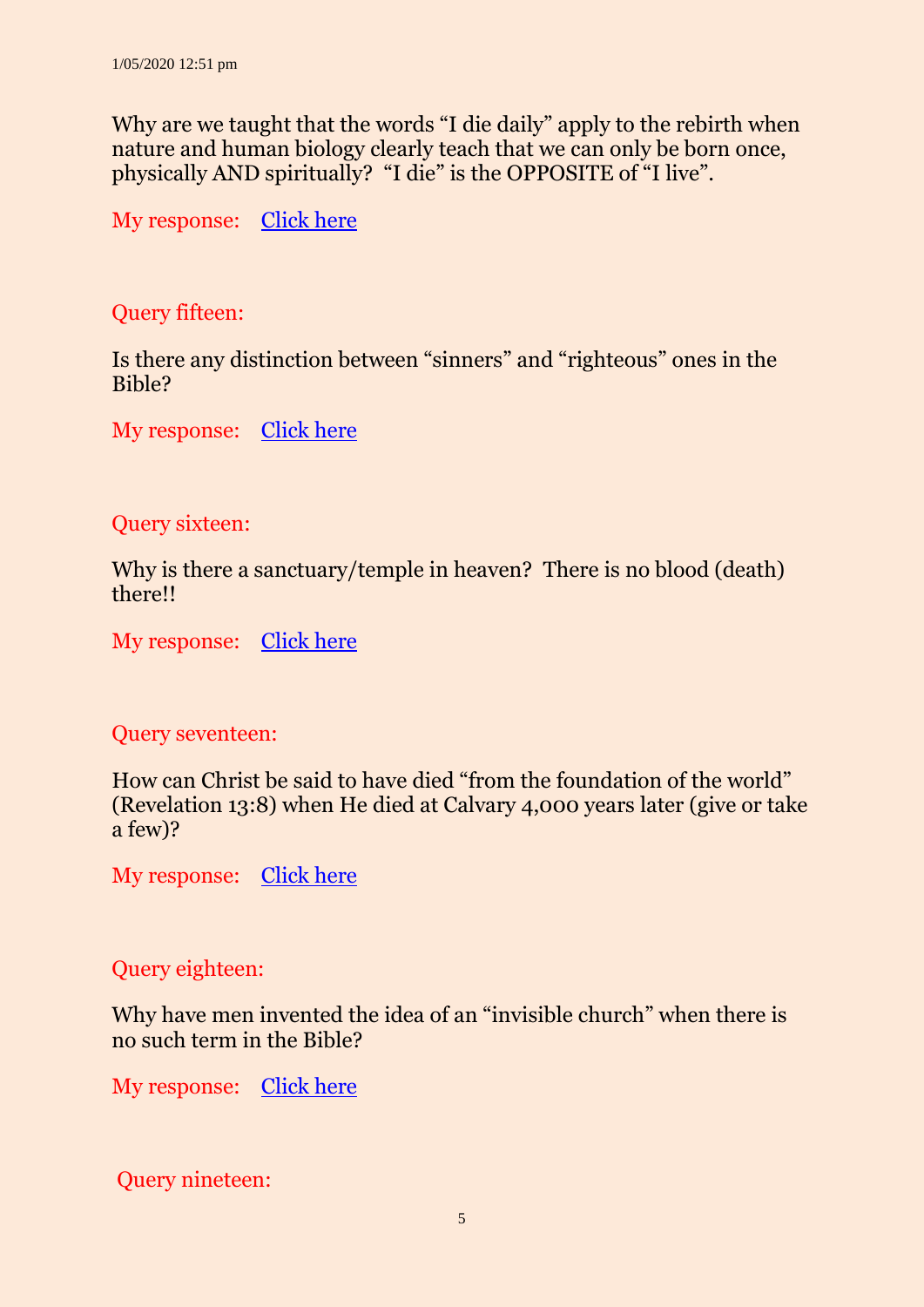The Roman Catholic system of indulgences states that when money is paid to the church, the "past, present, and FUTURE" sins of the donor (or those of another if it is a gift from him), are forgiven. (GC 59.1 and 127.3)

The Protestant system of forgiveness is that Christ PAID for the sins of all men, past, present and future, when He died on the cross, and gives it to us as a gift.

Where is the difference?

My response: [Click here](http://ancient-sda.com/my_page/past_queries/paying_for_sins.html)

## Query twenty:

Do the ten toes of the statue in Daniel chapter 2 represent the nations of Europe in 476AD, and, by extension, the European Union as it is today?

My response: [Click here](http://ancient-sda.com/my_page/past_queries/european_community_sep_16.html)

## Query twenty-one:

#### Malachi 4:5-6

Behold, I will send you Elijah the prophet before the coming of the great and dreadful day of the LORD: and he shall turn the heart of the fathers to the children, and the heart of the children to their fathers, lest I come and smite the earth with a curse.

Who is this person, and what does he do?

My response: [Click here](http://ancient-sda.com/queries/pdf_versions/query_2015_02_new_elijah.pdf)

## Query twenty-two:

Why does Paul, in his explanation of the sanctuary services, place the ashes of a heifer as an adjunct to the blood of bulls and goats? And then use all three of them as a contrast to the "blood" of the Son of God?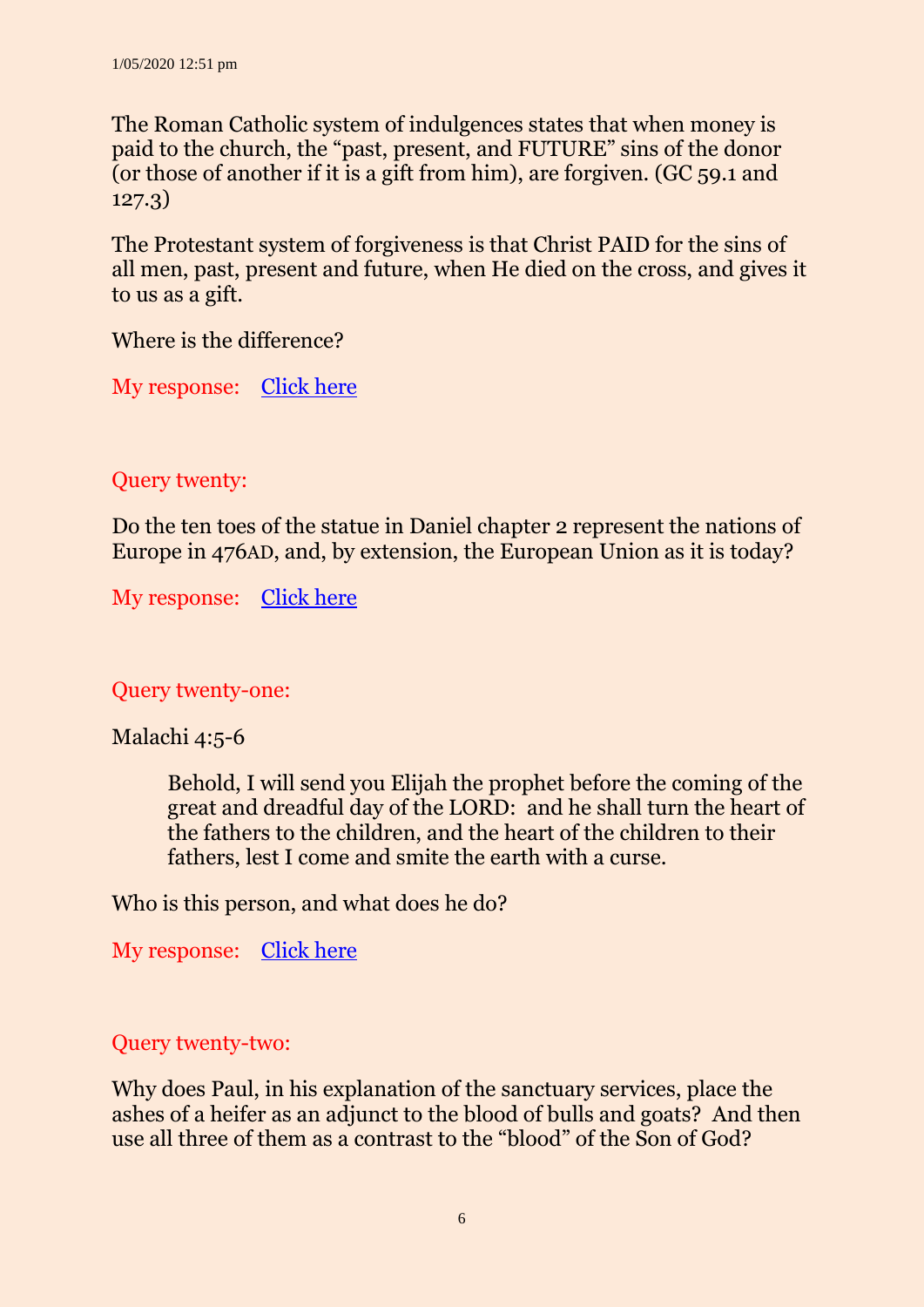My response: [Click here](http://ancient-sda.com/queries/pdf_versions/query_2016_11_ashes_of_heifer.pdf)

Query twenty-three:

Does God save in groups? Is that what corporate salvation is all about?

My response: [Click here](http://ancient-sda.com/queries/pdf_versions/query_2016_12_corporate_salvation.pdf)

Query Twenty-four:

Why do the events of Revelation chapter 11 appear to come BEFORE the events of chapter 10 in which we are told that we must give the cry AGAIN? In a normally progressive prophetic message this is surely unusual.

My response: [Click here](http://ancient-sda.com/queries/pdf_versions/query_2017_01_rev_11.pdf)

#### Query Twenty-five:

In The Revelation 20:1-3 we have these words, "And I saw an angel come down from heaven, having the key of the bottomless pit and a great chain in his hand. And he laid hold on the dragon, that old serpent, which is the Devil, and Satan, and bound him a thousand years, and cast him into the bottomless pit, and shut him up, and set a seal upon him, that he should deceive the nations no more, till the thousand years should be fulfilled:

and after that he must be loosed a little season.

What is meant by "he must be loosed *a little season*"?

My response: [Click here](http://ancient-sda.com/queries/pdf_versions/query_2017_02_little_season.pdf)

# Query Twenty-six

Why do we accept the phrase that "This place *(i.e. nation, state, Church*) [with a capital "C"], etc. is a *Christian* system, when that is an oxymoron [an impossibility]?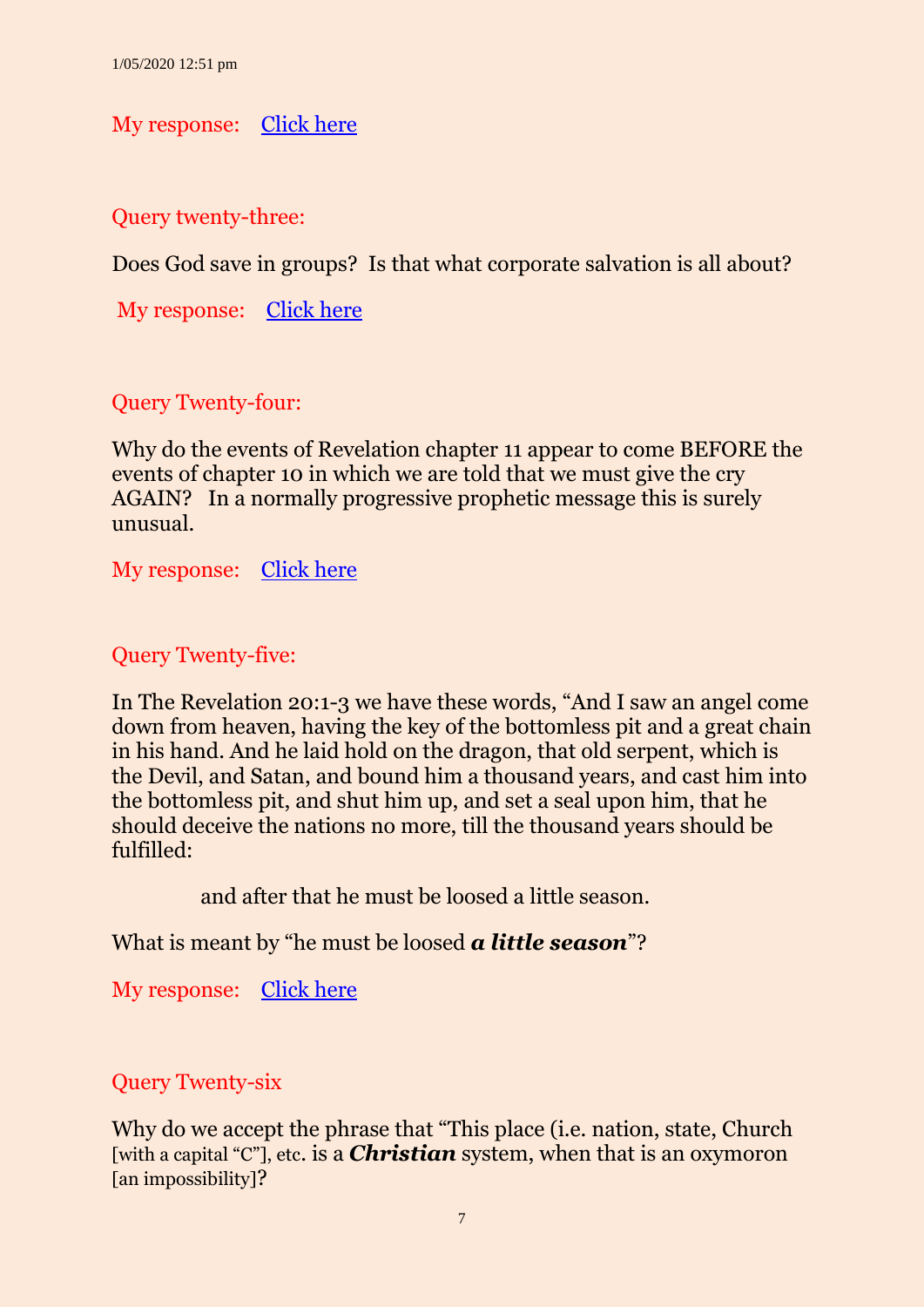My response: [Click here](http://ancient-sda.com/queries/pdf_versions/query_2017_03_understanding_bible.pdf)

Query Twenty-seven

1 Corinthians 9:

<sup>24</sup> Know you not that they which run in a race run all, but [only] one receives the prize? So run, that you may obtain.

When Paul refers to the Christian "race" what does he mean? And who is going to be the winner?

My response: [Click here](http://ancient-sda.com/queries/pdf_versions/query_2017_04_christian_race.pdf)

Query Twenty-eight

Revelation 1:7:

Behold, He comes with clouds; and every eye shall see Him, and they also which pierced Him: and all kindreds of the earth shall wail because of Him. Even so, Amen.

What does "they also which pierced Him" mean?

My response: [Click here](http://ancient-sda.com/queries/pdf_versions/query_2017_05_mini_resurrection.pdf)

Query Twenty-nine: June 2017

A question I saw recently in an email set my mind to work:

"Dear Friends of "Dial Daily Bread,"

It sounds like a stupid question to ask, but here it is:

is it difficult to tell the difference between Christ and Satan?"

I'll put their answer in a note at the end of this article and you will see how they influenced me.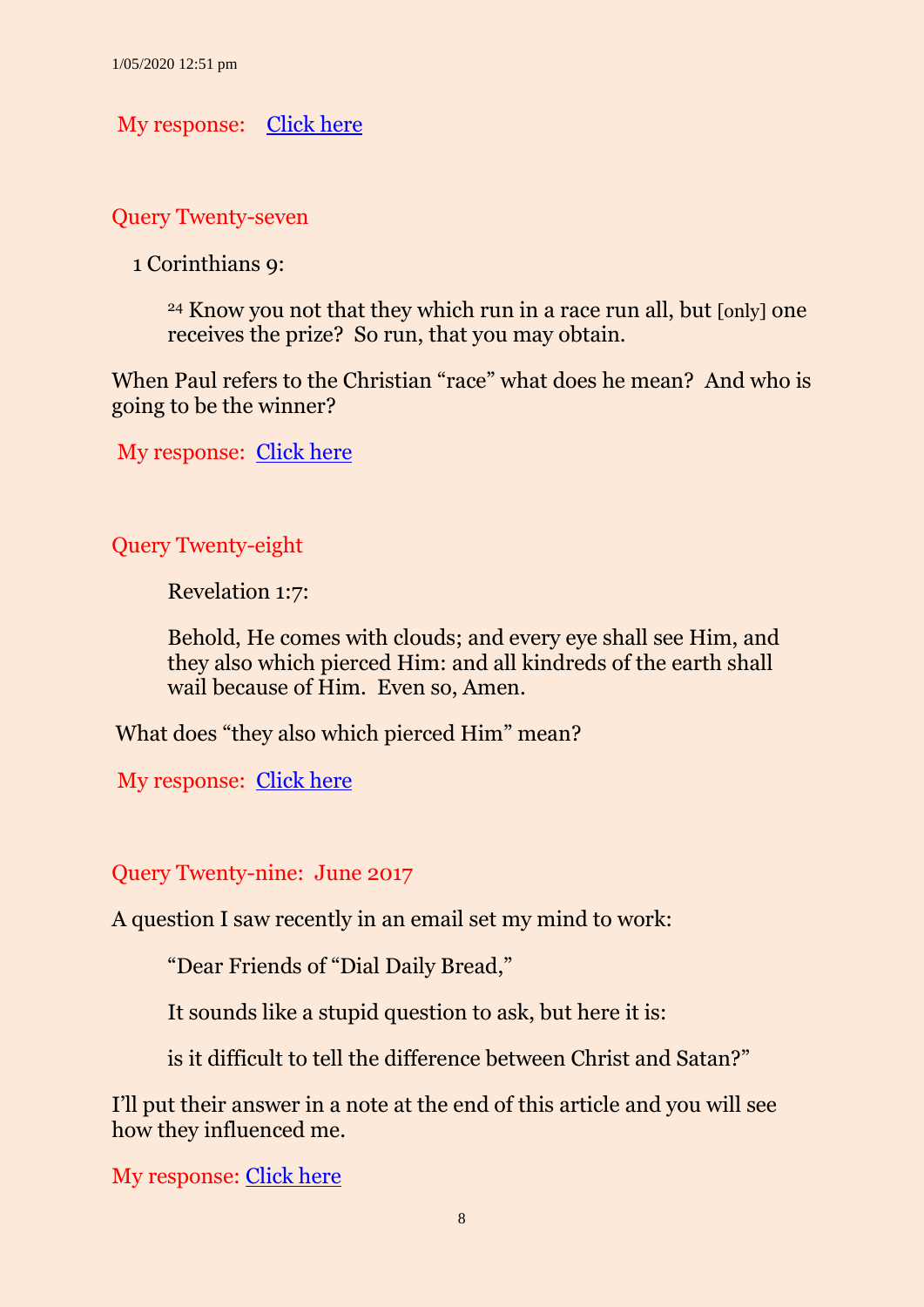Query Thirty: The everlasting gospel

When did the "everlasting" gospel begin? Can it even be said that it had a beginning? Surely it must always have been there?

My response: [Click here](http://ancient-sda.com/queries/pdf_versions/query_2017_07_everlasting_gospel.pdf)

Query Thirty-one: August 2017

The Revelation:

7:4 And I heard the number of them which were sealed: and there were sealed a hundred and forty-four thousand of all the tribes of the children of Israel.

7:9 After this I beheld, and, lo, a great multitude, which no man could number, of all nations, and kindreds, and people, and tongues, stood before the throne, and before the Lamb, clothed with white robes, and palms in their hands **. . .** 

In the Revelation there are two texts which some theologians tell us are describing the same group, but they have different words! How can they be the same?

My response: [Click here](http://ancient-sda.com/queries/pdf_versions/query_2017_08_144000_multitude.pdf)

Query Thirty-two: September 2017

There seems to be a great fuss in the church regarding the trinity (the Catholic view versus the early Adventist pioneers opinion mostly, and accusation is made that the doctrine of the church is now faulty). Just what is the truth?

My response: [Click here](http://ancient-sda.com/queries/pdf_versions/query_2017_09_trinity_doctrine.pdf)

Query Thirty-three: October 2017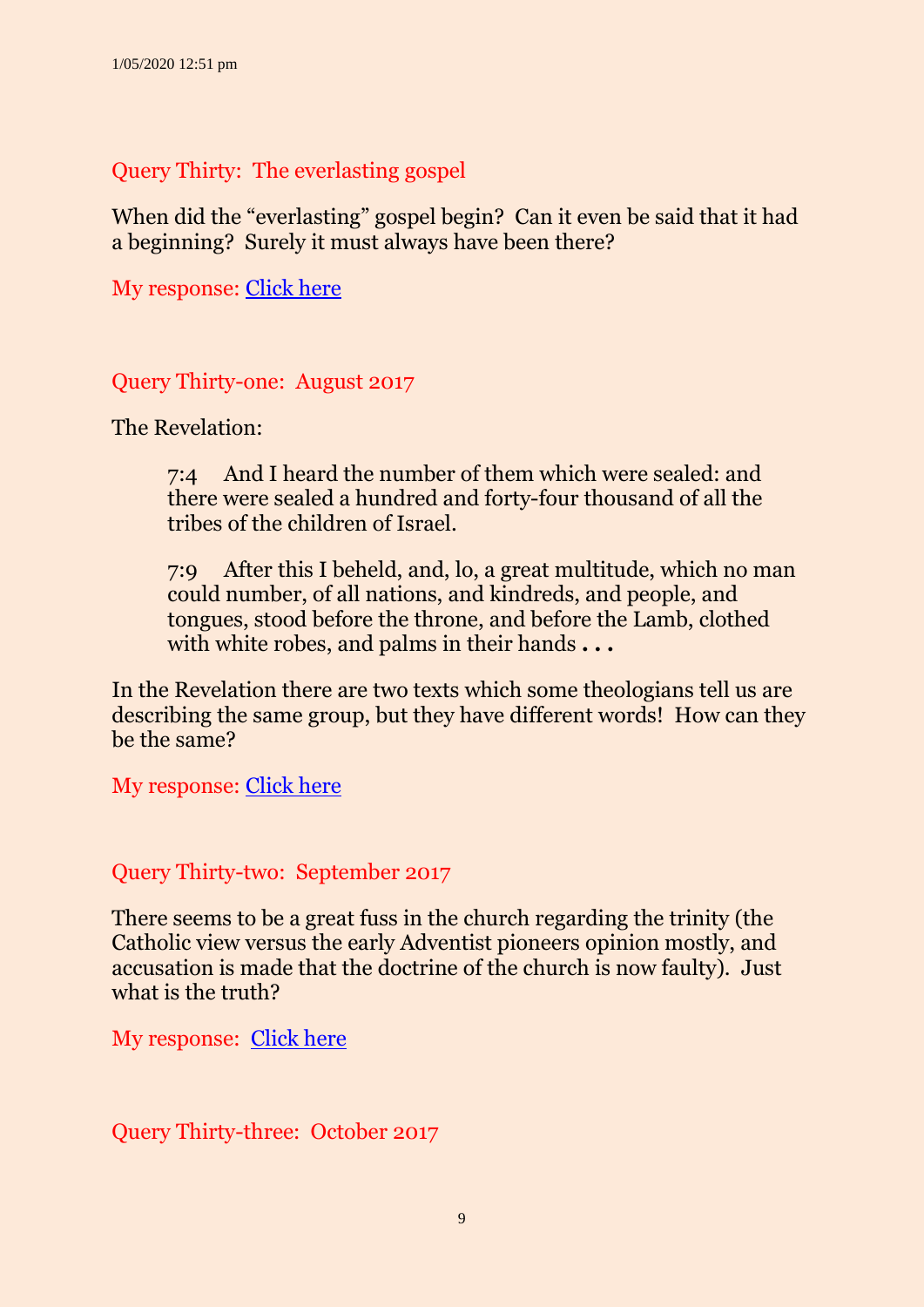Should we keep the Old Testament feasts today? Do we receive a greater blessing if we do, and are we lost if we don't, as some are teaching?

My response: [Click here](http://ancient-sda.com/queries/pdf_versions/query_2017_10_keeping_feasts_today.pdf)

# Query Thirty-four: November 2017

Matthew 13:23:

But he that received seed into the good ground is he that hears the word, and understands it; which also bears fruit, and brings forth, some a hundredfold, some sixty, some thirty.

Just what does Jesus mean by this variation?

My response: [Click here](http://ancient-sda.com/queries/pdf_versions/query_2017_11_producing_fruit.pdf)

Query Thirty-five: December 2017

I read recently that someone described the God of the Old Testament as a hard, unforgiving deity; one who punishes at the slightest provocation (and that often with death by stoning; i.e. gluttony, Deuteronomy 21:18- 21), and who judges His enemies severely. And others have said even harder words against Him. But the next verses in the law show that they could hang a criminal, so stoning was a deliberate choice! Deuteronomy 21:22-23.

How do I reply to that accusation?

My response: [Click here](http://ancient-sda.com/queries/pdf_versions/query_2017_12_god_old_testament.pdf)

## Query Thirty-six: January 2018

There is no doubt that the dinosaurs lived, but where did they come from and why did they die out?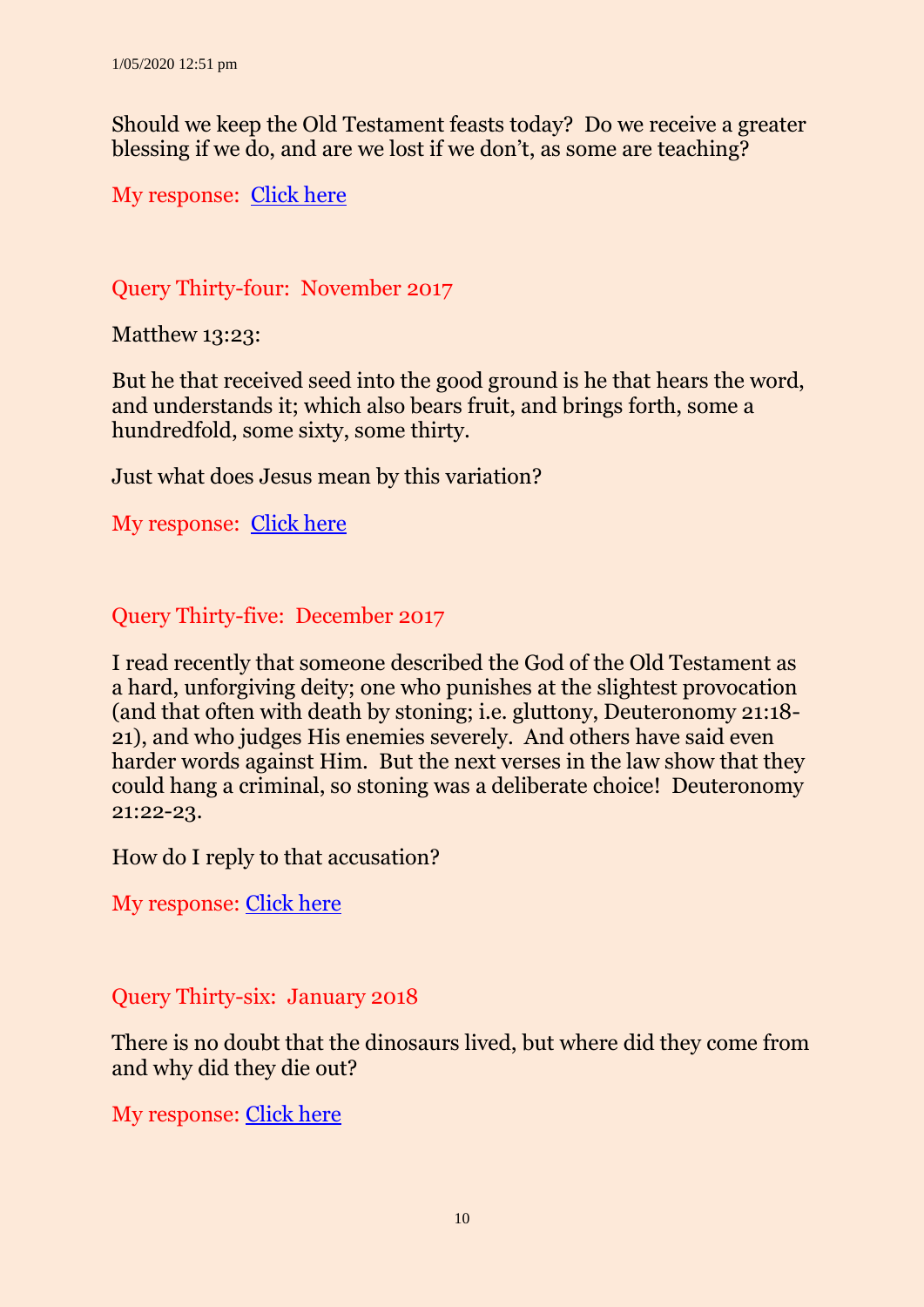## Query Thirty-seven: February 2018

Genesis 11:

<sup>5</sup> And the LORD came down to see the city and the tower, which the children of men builded. <sup>6</sup> And the LORD said, "Behold, the people is one, and they have all one language; and this they begin to do: and now nothing will be restrained from them, which they have imagined to do.

<sup>7</sup> "Go to [come on], let us go down, and there confound their language, that they may not understand one another's speech".

What really happened at Babel? Did God interfere in men's affairs after the rules of engagement said that He wouldn't!! He said from the beginning that sin itself would *demonstrate* to the eyes what He could not *talk* into the minds of the people. Then the two together would settle the truth.

My response: [Click here](http://ancient-sda.com/queries/pdf_versions/query_2018_02_confounding_speech.pdf)

Query Thirty-eight: March 2018

Query: It is written:

Joshua 6:

<sup>16</sup> And it came to pass at the seventh time [of circumnavigating the city], when the priests blew with the trumpets, Joshua said to the people, "Shout; for the LORD has given you the city. <sup>17</sup> And the city shall be accursed, even it, and all that are therein, to the LORD: only Rahab the harlot shall live, she and all that are with her in the house, because she hid the messengers that we sent.

<sup>18</sup> "And you, in any wise [at all costs] keep yourselves from the accursed thing, lest you make yourselves accursed, when you take of the accursed thing, and make the camp of Israel a curse, and trouble it. <sup>19</sup> But all the silver, and gold, and vessels of brass and iron [the items of value], are consecrated to the LORD: they shall come into the treasury of the LORD".

<sup>20</sup> So the people shouted when the priests blew with the trumpets: and it came to pass, when the people heard the sound of the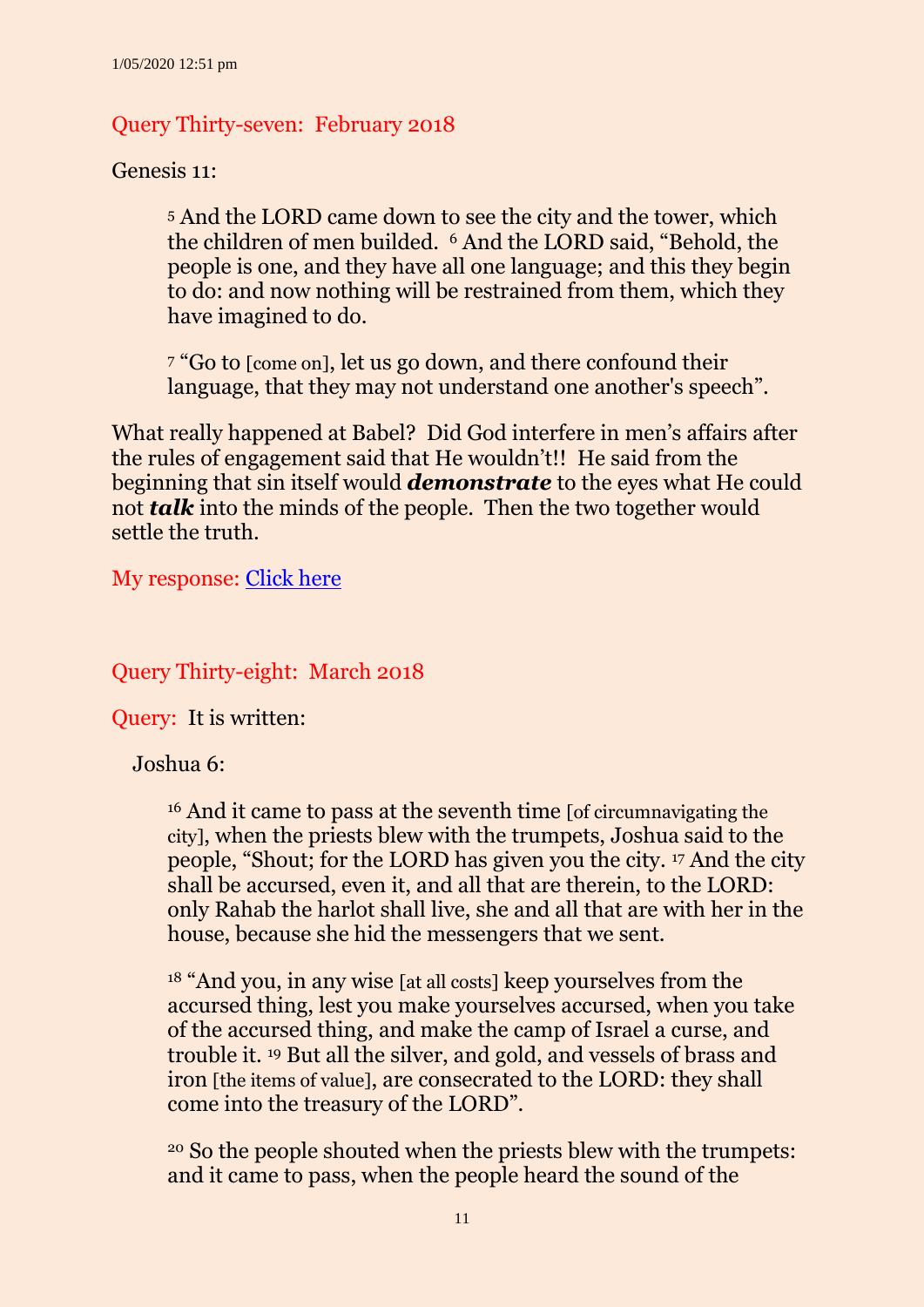trumpet, and the people shouted with a great shout, that the wall fell down flat, so that the people went up into the city, every man straight before him, and they took the city.

<sup>21</sup> And they utterly destroyed all that was in the city, both man and woman, young and old, *and ox, and sheep, and ass* [and cats and canaries], with the edge of the sword.

Yet I read in the S of P;

 $\{COL, 34.4\}$ 

The gospel of Christ was a stumbling block to them [the Jews and the nations] because they demanded signs instead of a Saviour. They expected the Messiah to prove His claims by mighty deeds of conquest, to establish His empire on the ruins of earthly kingdoms. This expectation Christ answered in the parable of the sower. *Not by force of arms, not by violent interpositions, was the kingdom of God to prevail, but by the implanting of a new principle in the hearts of men.*

Why is it then that when the former slaves from Egypt entered the Promised Land under the direction of the LORD God of Israel (the God of the Ten Commandments, including the sixth – "you shall not kill"), that they presented to the people of the land a picture of a bloodthirsty, angry and revengeful God who demanded that every living thing in the city be slaughtered? How would that have endeared the nations to follow Him in love?

My response: [Click here](http://ancient-sda.com/queries/pdf_versions/query_2018_03_jericho.pdf)

Query Thirty-nine: April 2018

Revelation 13:

<sup>11</sup> And I beheld another beast coming up out of the earth; and he had two horns like a lamb, and he spoke as a dragon.

<sup>12</sup> And he exercises all the power of the first beast before him, and causes the earth and them which dwell therein to worship the first beast, whose deadly wound was healed.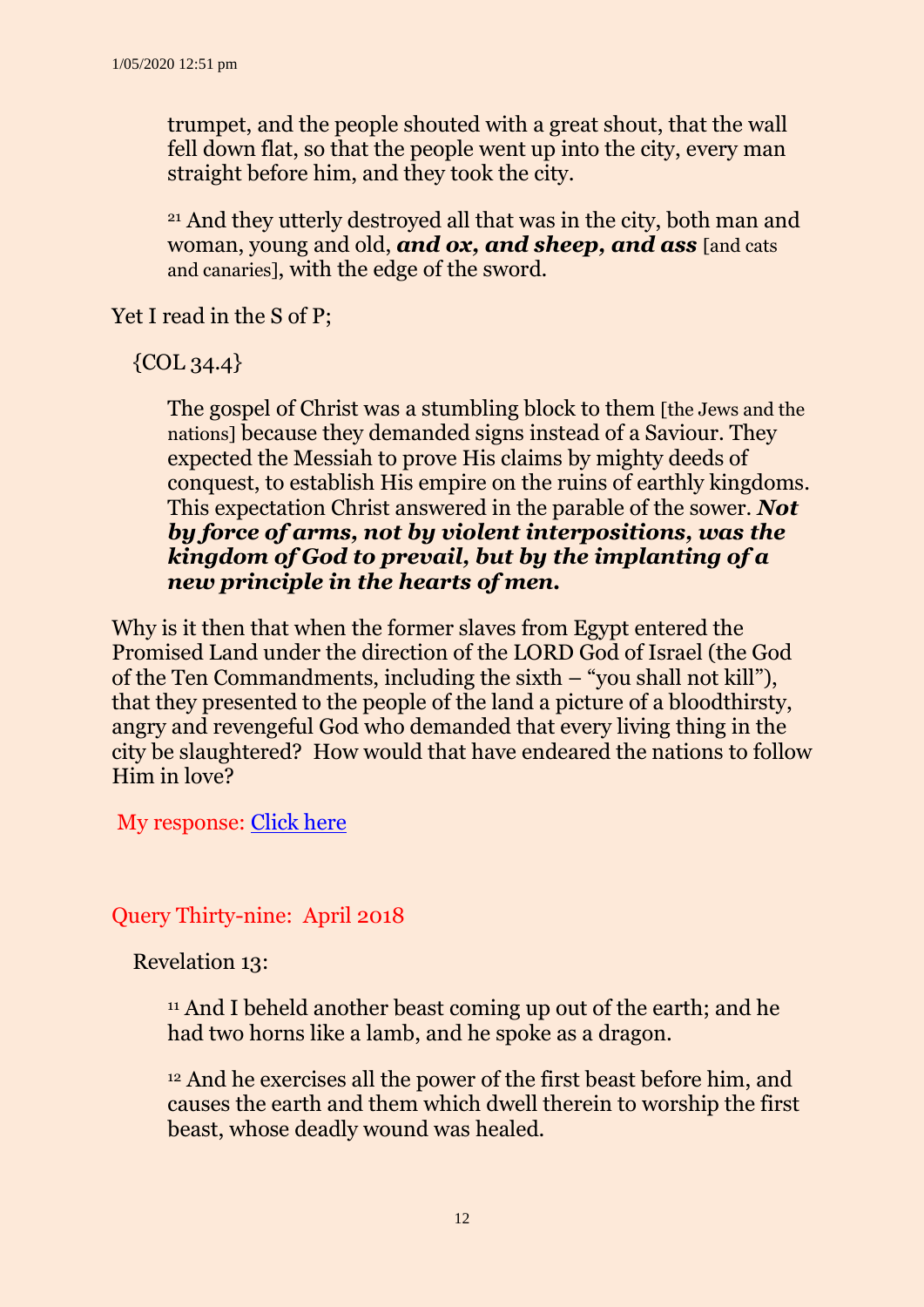Just who and what is this beast, and what is he going to do? Where does it differ from the first beast?

My response: [Click here](http://ancient-sda.com/queries/pdf_versions/query_2018_04_second_beast.pdf)

### Query Forty: May 2018

My question is, WHY did God allow the Bible to be written in such a way as to portray His character so inaccurately? Or did the writers just write their own thoughts - not God's thoughts?

If so, what then about the infallibility of the Bible?

My response: [Click here](http://ancient-sda.com/queries/pdf_versions/query_2018_05_infallible_bible.pdf)

#### Query Forty-one: June 2018

There has been a lot of agitation lately in the church about keeping the feasts of the Old Testament. Their arguments sound convincing – so should we keep the feasts, especially the new moons?

My response: [Click here](http://ancient-sda.com/queries/pdf_versions/query_2018_06_keeping_the_feasts.pdf)

Query Forty-two: July 2018

This is my own query.

What IS death? Not, what are its effects – but, what is it in itself and where did it come from?

I know a Christian who underwent the major operation of a quadruple bypass successfully not long ago and then was told that because there was a valve in his heart not working properly he still did not have long to live. The surgeons in his country refused to do anything about it because of the danger, but due to certain circumstances he was able to go to a neighbouring country and jump the queue and undergo the second operation. When told beforehand that the prognosis was only for a fifty percent chance of survival, without hesitation he took it and has survived!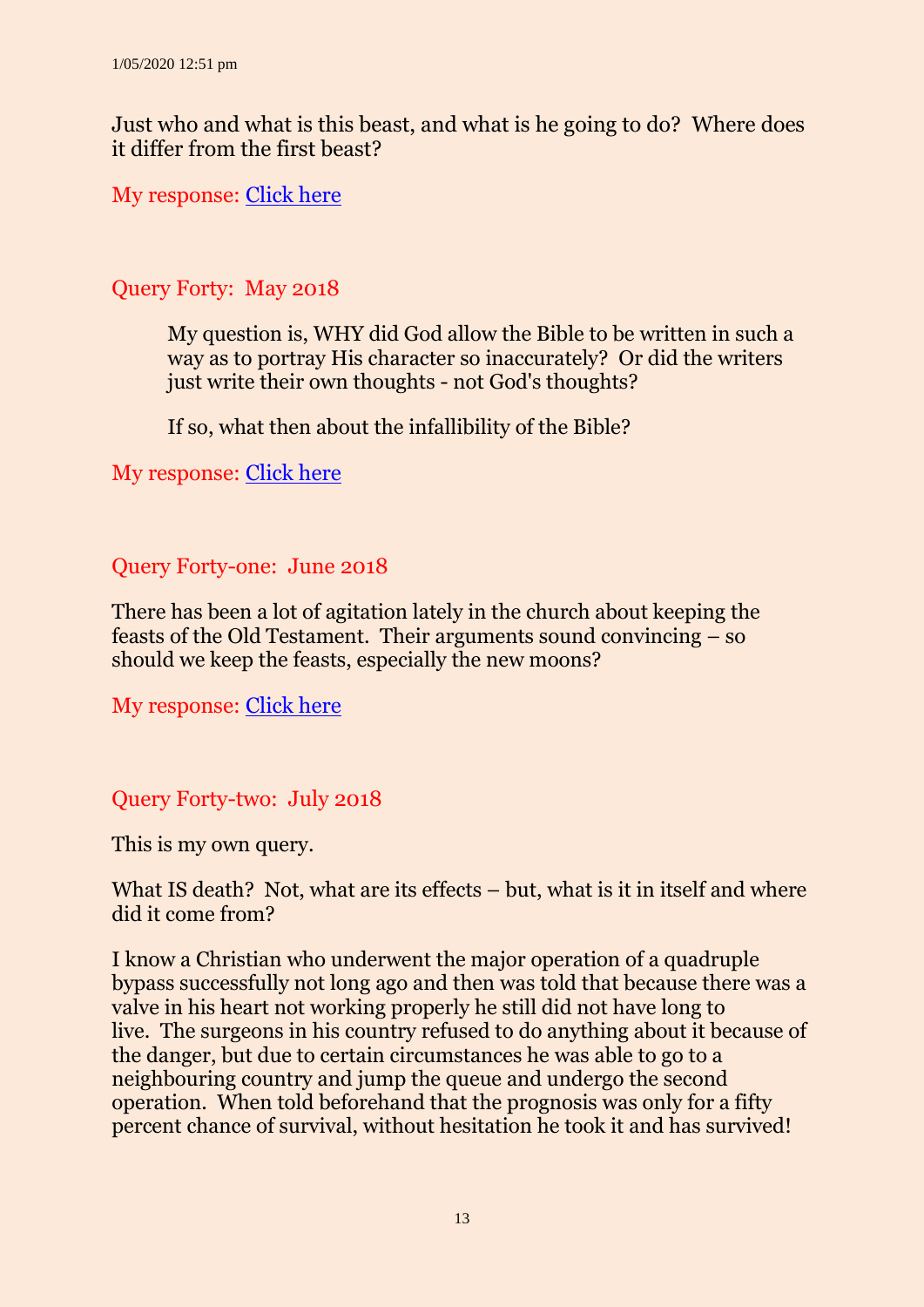My secondary question is: Why did he not want to die and moments later (to him) be resurrected to meet the LORD? Paul faced the same dilemma, without the urgency. He wrote:

Philippians 1:

<sup>20</sup> According to my earnest expectation and my hope, that in nothing I shall be ashamed, but that with all boldness, as always, so now also Christ shall be magnified in my body, whether it be by life, or by death.

<sup>21</sup> For to me to live is Christ, and to die is gain.

 *The Message version:*

["Alive, I'm Christ's messenger; dead, I'm his bounty [prize]. Life versus even more life! I can't lose.]

<sup>22</sup> But if I live in the flesh, this is [you are] the fruit of my labour: yet what I shall choose I wot not. <sup>23</sup> For I am in a strait betwixt two, having a desire to depart, and to be with Christ; *which is far better*  [for me]:

<sup>24</sup> nevertheless to abide in the flesh is more needful *for you*.

<sup>25</sup> And having this confidence, I know that I shall abide and continue with you all for your furtherance and joy of faith; <sup>26</sup> that your rejoicing may be more abundant in Jesus Christ for me by my coming to you again.

#### *The Message version* (MSG)

22-26As long as I'm alive in this body, there is good work for me to do.

If I had to choose right now, I hardly know which I'd choose. Hard choice! The desire to break camp here and be with Christ is powerful. Some days I can think of nothing better. But most days, because of what you are going through, I am sure that it's better for me to stick it out here. So I plan to be around awhile, companion to you as your growth and joy in this life of trusting God continues. You can start looking forward to a great reunion when I come visit you again. We'll be praising Christ, enjoying each other.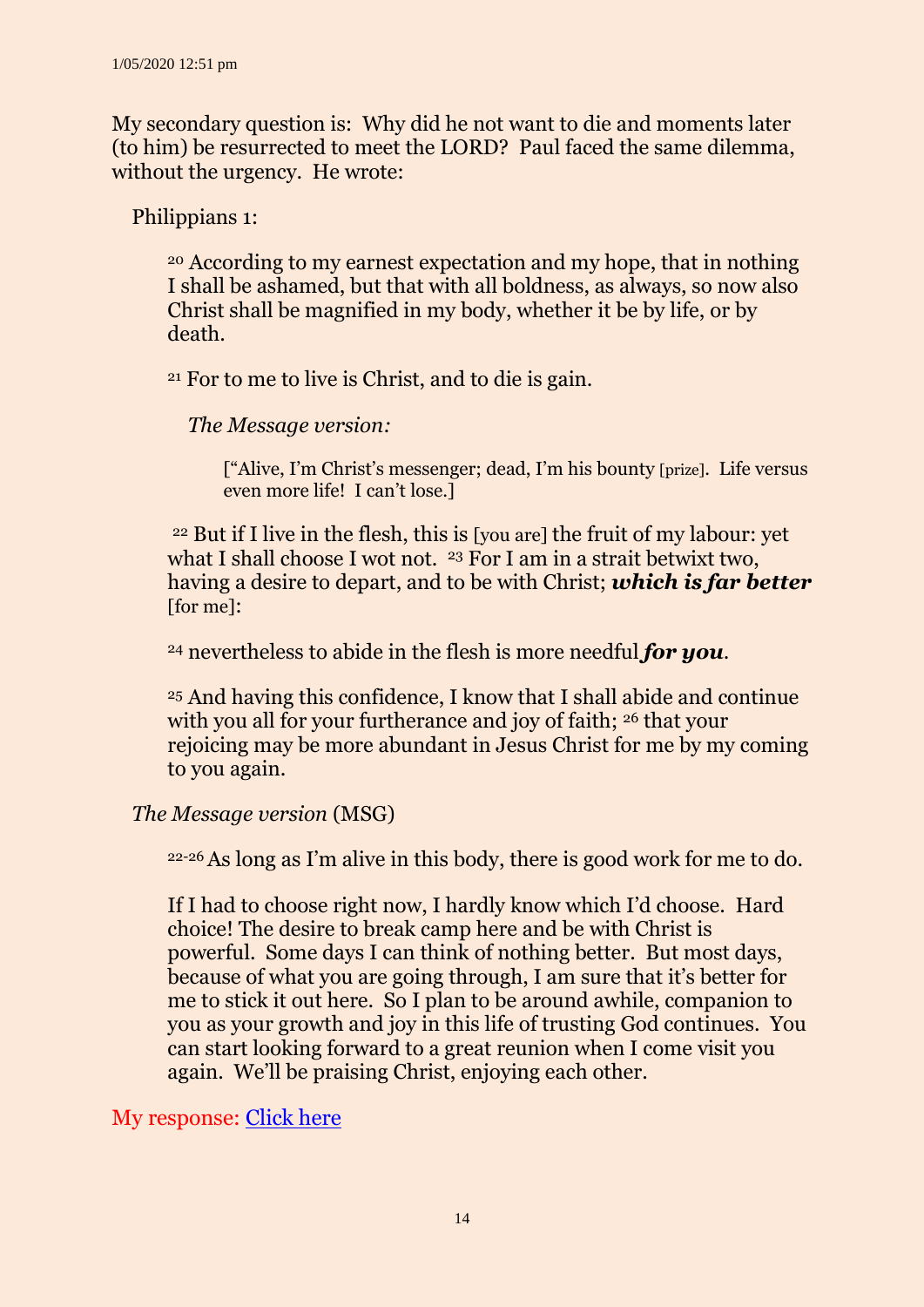## Query Forty-three: August 2018

#### Acts 16:

<sup>25</sup> And at midnight Paul and Silas prayed, and sang praises to God [while they were in jail for disturbing the peace in Thyatira]: and the [other] prisoners heard them. <sup>26</sup> And suddenly there was a great earthquake, so that the foundations of the prison were shaken: and immediately all the doors were opened, and *every one's* bands were loosed. <sup>27</sup> And the keeper of the prison awaking out of his sleep, and seeing the prison doors open, he drew out his sword, and would have killed himself, supposing that the prisoners had been fled [a slow death was the penalty for allowing prisoners to escape]. <sup>28</sup> But Paul cried with a loud voice, saying, "Do yourself no harm: for we are all here". [They all stayed where they were for there was no instruction from the Spirit to run.]

<sup>29</sup> Then he [the jailer] called for a light, and sprang in, and came trembling, and fell down before Paul and Silas [because he had been convicted of his need by the Spirit, and "called out" as in Revelation 18:4], <sup>30</sup> and brought them out, and said, "Sirs, what must I do to be saved?" [And now the reason for their staying became clear.] <sup>31</sup> And they said, "Believe on the LORD Jesus Christ [as the Son of God *with power*], and you shall be saved, and your house".

<sup>32</sup> And they spoke to him the word of the LORD, and to all that were in his house [about the Son of God]. <sup>33</sup> And he [the jailer] took them the same hour of the night, and washed their stripes [he repented on what he had done]; and was baptized, he and all his, straightway. <sup>34</sup> And when he had brought them into his house, he set meat [food] before them, and rejoiced, believing in God with all his house.

#### Mark 16:16

"He [she] that *believes* and is baptized ["in the LORD" Acts 19:5] shall be saved; but he [she] that believes not shall be damned".

So the question is; should I get baptized and join the church?

My response: [Click](http://ancient-sda.com/queries/pdf_versions/query_2018_08_joining_the_church.pdf) here

Query Forty-four: September 2018

1 Kings 19: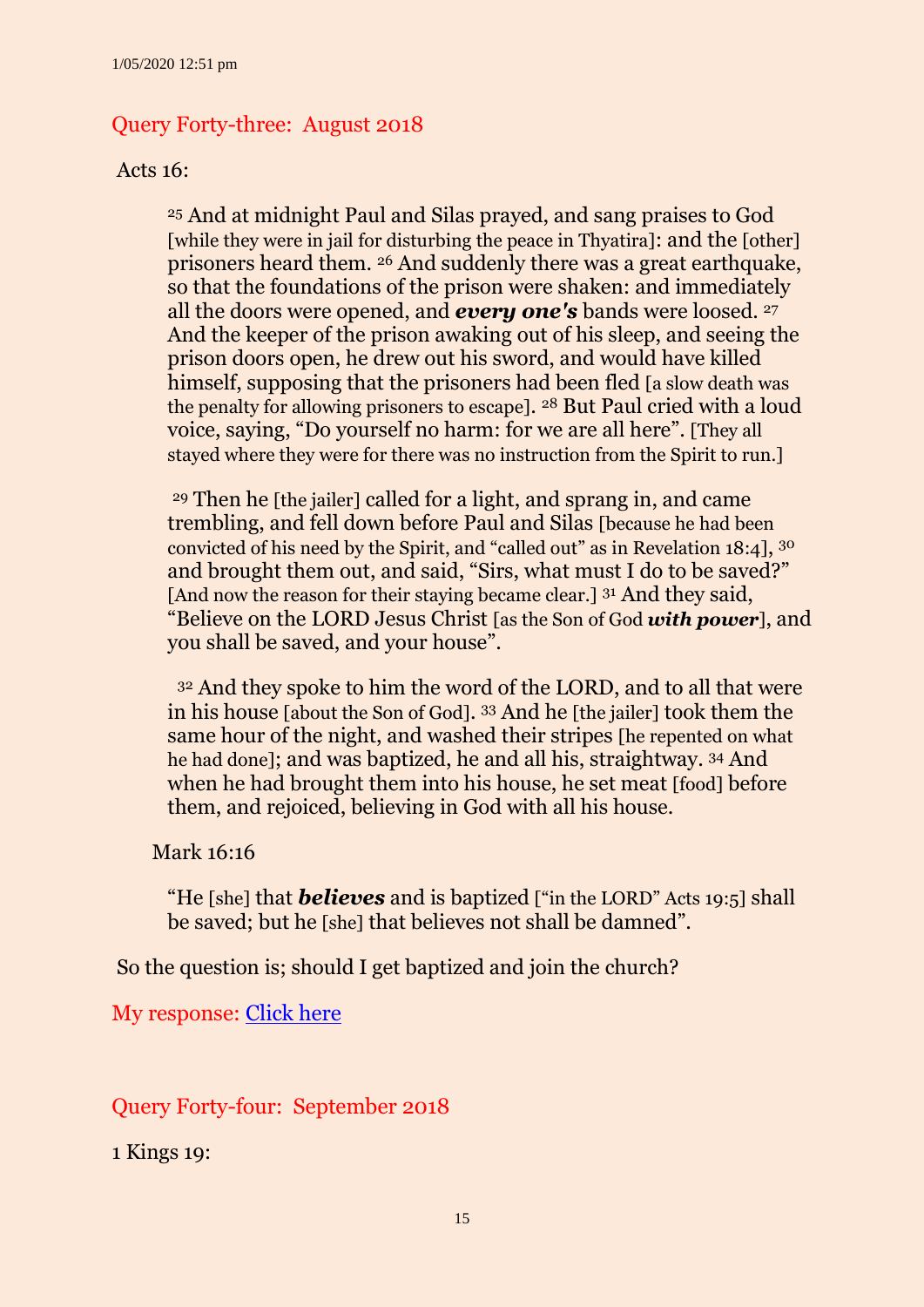<sup>2</sup> Then Jezebel sent a messenger to Elijah, saying, *So let the gods do to me, and more also, if I make not your life as the life of one of them by tomorrow about this time.* 3 And when he saw [heard] that, he arose, and went for his life, and came to Beersheba, which belongs to [the south of] Judah, and left his servant there. <sup>4</sup> But he himself went a day's journey into the wilderness, and came and sat down under a juniper tree: and he requested for himself that he might die; and said, *It is enough; now, O LORD, take away my life; for I am not better than my fathers*.

Why did Elijah leave God's protection and run away from that death threat?

And what does that mean for us who live in the days of the last Elijah?

My response: [Click here](http://ancient-sda.com/queries/pdf_versions/query_2018_09_elijahs_work.pdf)

Query Forty-five: October 2018

A question which is often asked is:

"If God is so powerful and so good why doesn't He heal all the world's sicknesses and problems?"

My response: [Click here](http://ancient-sda.com/queries/pdf_versions/query_2018_10_why_is_world_in_a_mess.pdf)

#### Query Forty-six: November 2018

When I look at Revelation chapter 14 I see six angels mentioned and not just three. If we include the one we call the fourth which is described in Revelation 18, then there is a total of seven.

Why don't we hear anything about these others in our church studies?

And why is the 4<sup>th</sup> separated from the other six?

My response: [Click here](http://ancient-sda.com/queries/pdf_versions/query_2018_11_seven_angels_rev_14.pdf)

Query Forty-seven: December 2018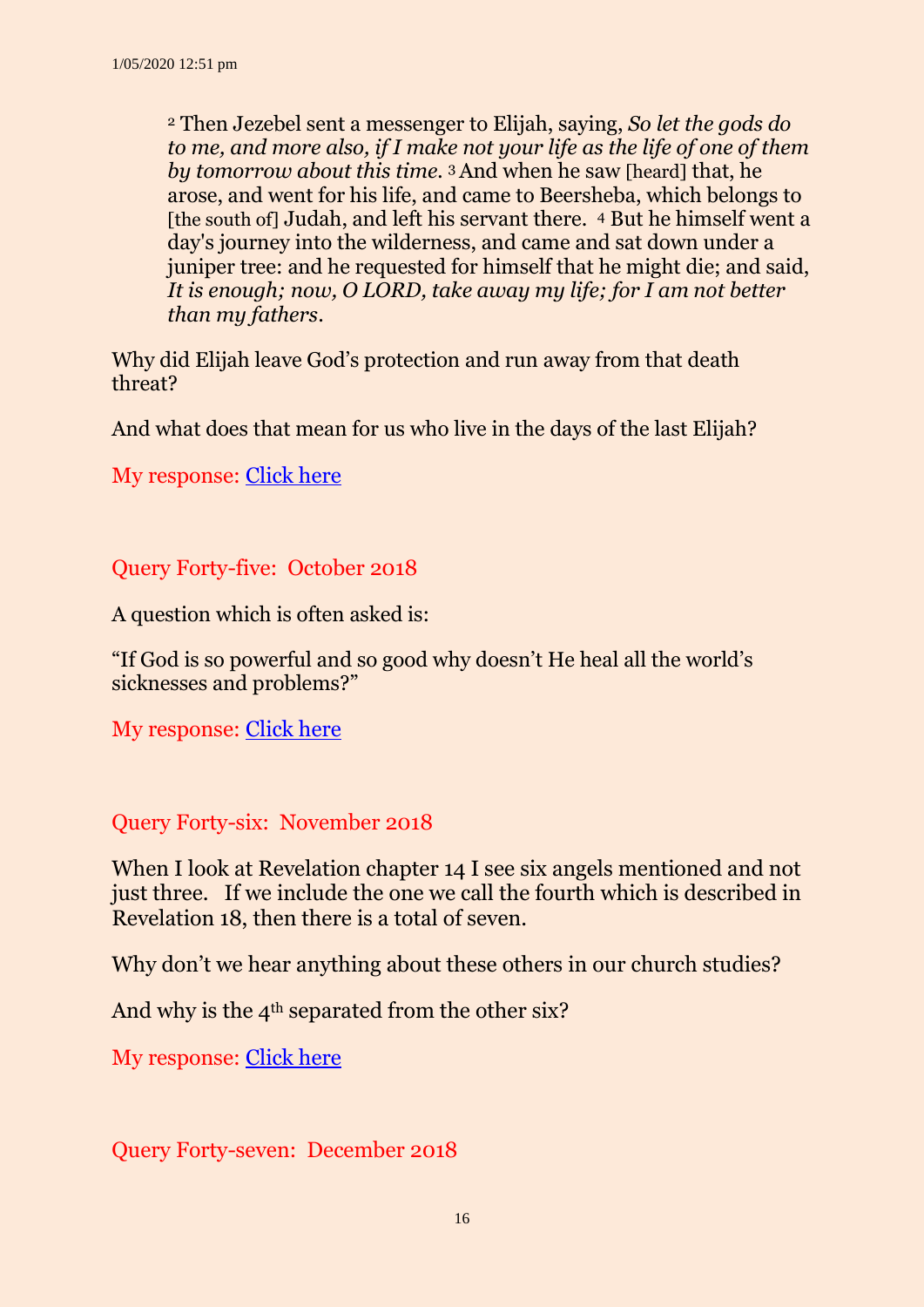Why can't I, as a Christian, heal all the sicknesses and old age diseases that I see amongst the people I work with? I read a book recently that seems to promise that if I align myself with Spirit then I will be able to.

And in conjunction with that:

Someone gave us a list of the apostles, and how they died, I know they killed people in terrible ways in those days, and there was no exception for the apostles, mostly because they were preaching and for their faith. That is a real puzzle, I mean [if] these men were the apostles [chosen ones?], and Christian, [and] they could not be protected, what hope do we have.

My response: [Click here](http://ancient-sda.com/queries/pdf_versions/query_2018_12_persecutions_etc.pdf)

# Query Forty-eight: January 2019

**. . .** understanding all three characters, the good, the bad, and the in-between, you do the right thing in God's eyes, the Ten Commandments, [if] we listen to the Holy Spirit, who warns and guides us. With this, you are protected, as we have always been taught. Satan cannot touch our life, but he can influence people who we love around us, he can cause things to happen that affect us, and we must remain strong in belief and faith, and not let our human character come in between ourselves and God.

But you said today, whether we do the right thing or not Satan is going to cause us trouble!!!

What do you mean by that? ????????

My response: [Click here](http://ancient-sda.com/queries/pdf_versions/query_2019_01_ultimate_experience.pdf)

# Query Forty-nine: February 2019

I heard recently that praying for others gives God more right to interfere in others' lives than He normally has! Is God limited? Does He need us to give Him power that He does not possess? Where does it say that in the Bible?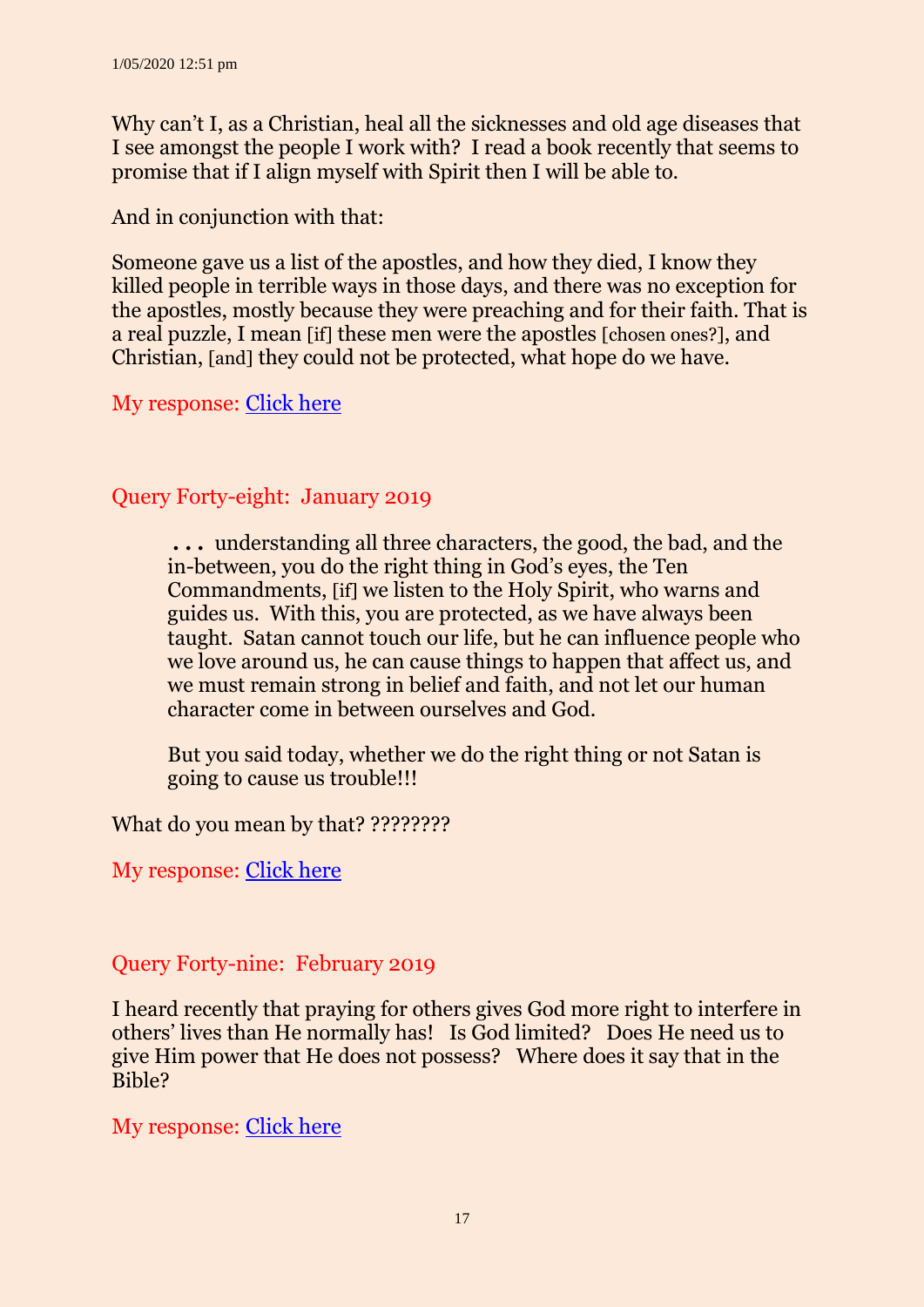## Query Fifty: March 2019

Why is there so much in the Old Testament about the animal sacrifices made in the temple? I find them blood chilling and am even tempted to believe that it could not have been God who instructed His people to practise them for about 1,500 years.

My response: [Click here](http://ancient-sda.com/queries/pdf_versions/meaning_of_sacrifices_mar_19.pdf)

#### Query Fifty-one: April 2019

Was it really "an angel of the LORD" who slaughtered 185,000 sleeping men of Sennacherib's army when they were camped outside Jerusalem? "And it came to pass that night, that the angel of the LORD went out, and smote in the camp of the Assyrians an hundred fourscore and five thousand: and when they arose early in the morning, behold, they were all dead corpses". 2 Kings 19:32-37.

My response: [Click here](http://ancient-sda.com/queries/pdf_versions/query_2019_04_killing_assyrians.pdf)

#### Query Fifty-two: May 2019

What is the ark of the covenant mentioned in the Bible and where is it now?

My response: [Click here](http://ancient-sda.com/queries/pdf_versions/query_2019_05_ark_covenant_pdf)

#### Query Fifty-three: June 2019

Why has this experiment with sin dragged on for 6,000 or more years – about 300 generations. And does it have anything to do with the record of the seven churches in the Book of The Revelation?

My response: [Click here](http://ancient-sda.com/queries/pdf_versions/query_2019_06_church_god.pdf)

## Query Fifty-four: July 2019

Someone I met years ago sent me the below link about Christ being begotten which also would segway [a **segue** (segueway) is a smooth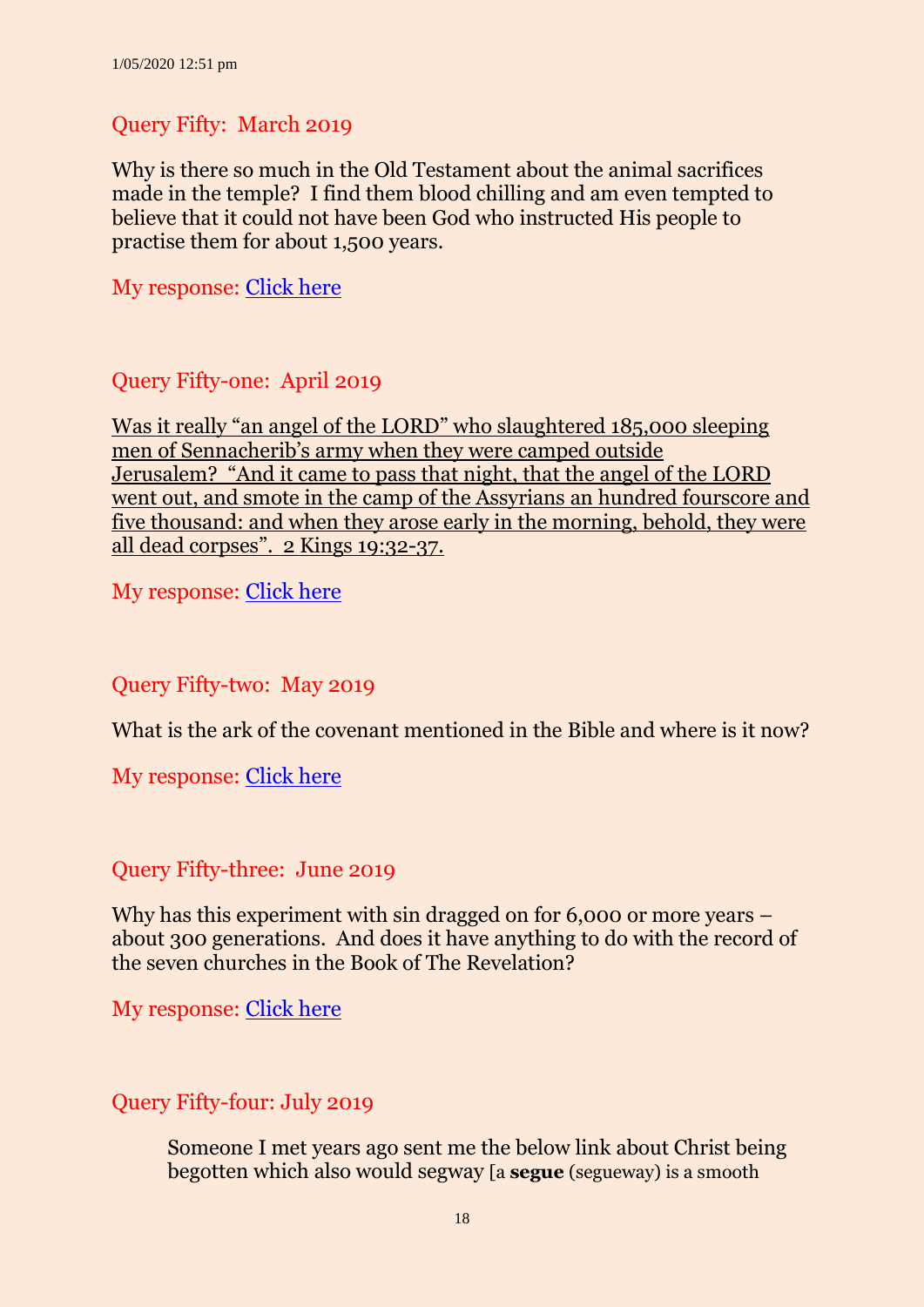transition] into the idea of the Holy Spirit somehow being part of the 3-part Godhead. Was the HS also at some time "begotten"? Don't recall much on that subject........... how important is it really? Many seem be confused on both "subjects" - Christ & HS....... thanks for replying!.

My response: [Click here](http://ancient-sda.com/queries/pdf_versions/query_2019_07_begotten_of_god_pdf)

#### Query Fifty-five: August 2019

If Jesus is the Son of God then why does God the Father require a God to pay for our sins on a cross?

My response: [Click here](http://ancient-sda.com/queries/pdf_versions/query_2019_08_god_pay_for_sins_pdf)

#### Query Fifty-six: September 2019

Why is God sometimes portrayed in the Bible as a killing, vengeful God like Baal, and at others a loving kind and gentle Person like Jesus?

My response: [Click here](http://ancient-sda.com/queries/pdf_versions/query_2019_09_the_dilemma.pdf)

Query Fifty-seven: October 2019

Can you explain Daniel and The Revelation?

My response: [Click here](https://ancient-sda.com/my_page/version_pdf/query_57_2019_10_daniel_and_the_revelation.pdf)

#### Query Fifty-eight: November 2019

"We need to remember that not one person on this planet chose to be born here into this fallen world, whether it be in a palace, a mud hut or a refugee tent. No one had a choice as to who their parents were, nor the genetic inheritance that they would receive from their ancestors, nor the circumstances of their upbringing, nor the experiences that would mould their character and their choices.

"Therefore, is anyone to be blamed for their choices, or what they become?"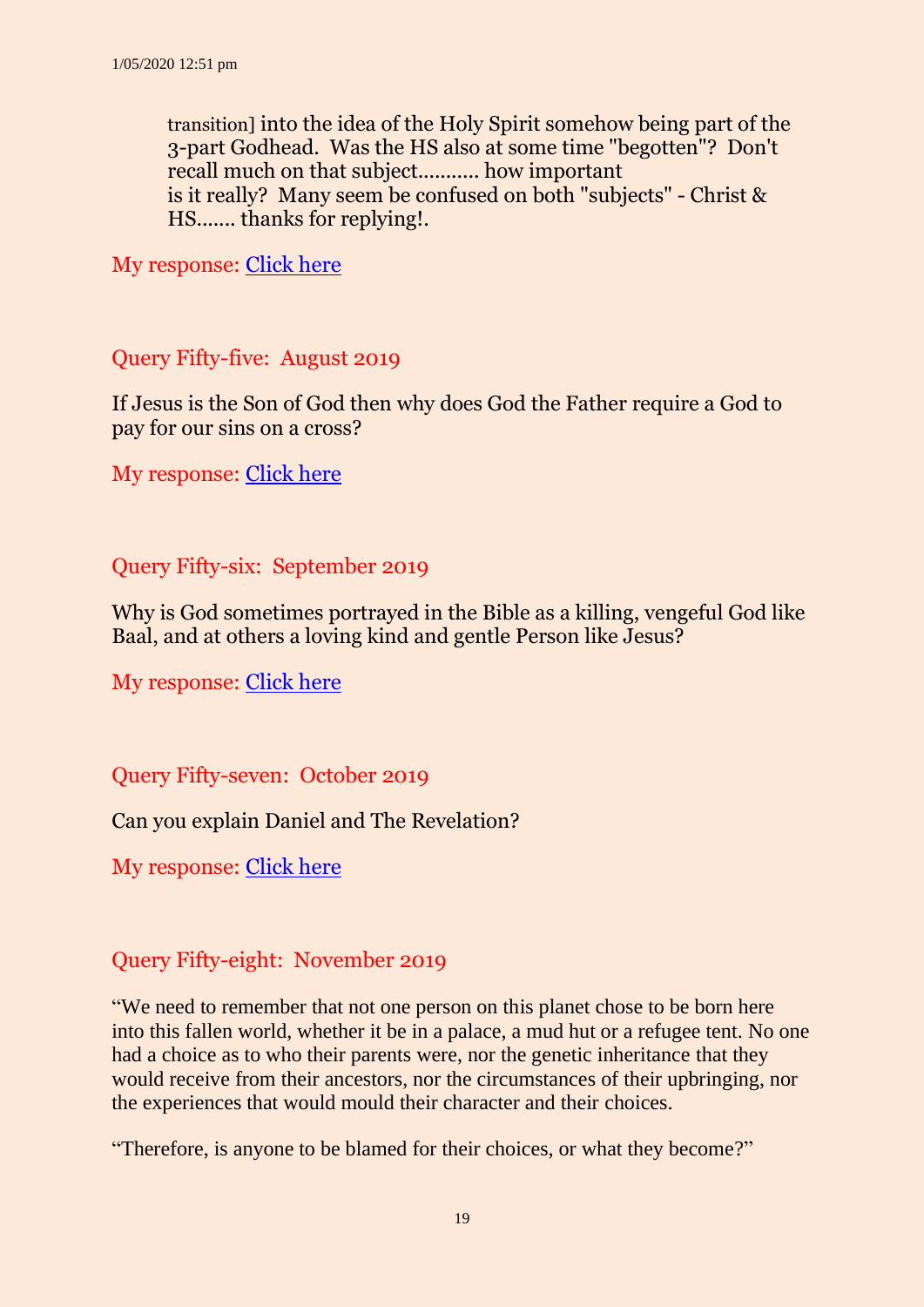#### My response: [Click here](https://ancient-sda.com/my_page/version_pdf/query_58_2019_11_the_blame_game.pdf)

## Query Fifty-nine: December 2019

I read recently about some cities of refuge. What are they and why were they necessary?

My response: [Click here](https://ancient-sda.com/my_page/version_pdf/query_59_2019_12_cities_of_refuge.pdf)

Query Sixty: January 2020

When and why did the Hebrew and Jewish kingdoms come to an end? And what is the "time of the Gentiles"?

My response: [Click here](https://ancient-sda.com/my_page/version_pdf/query_60_2020_01_kingdoms_end.pdf)

Query Sixty-one: February 2020

Why would Satan/Baal help the nation whom God had chosen to hopefully teach the world about himself, while destroying his own pagan nations?

My response: [Click here](https://ancient-sda.com/my_page/version_pdf/query_61_2020_02_why_help_israel_destroy.pdf)

Query Sixty-two: March 2020

Who is represented by the prodigal son, and what is a prodigal?

My response: [Click here](https://ancient-sda.com/my_page/version_pdf/query_62_2020_03_the_prodigal_son.pdf)

Query Sixty-three April 2020

I came across the comment Jesus made about how hard it is for some to enter in to salvation, and He used a saying about an "eye of a needle". What did He mean by that?